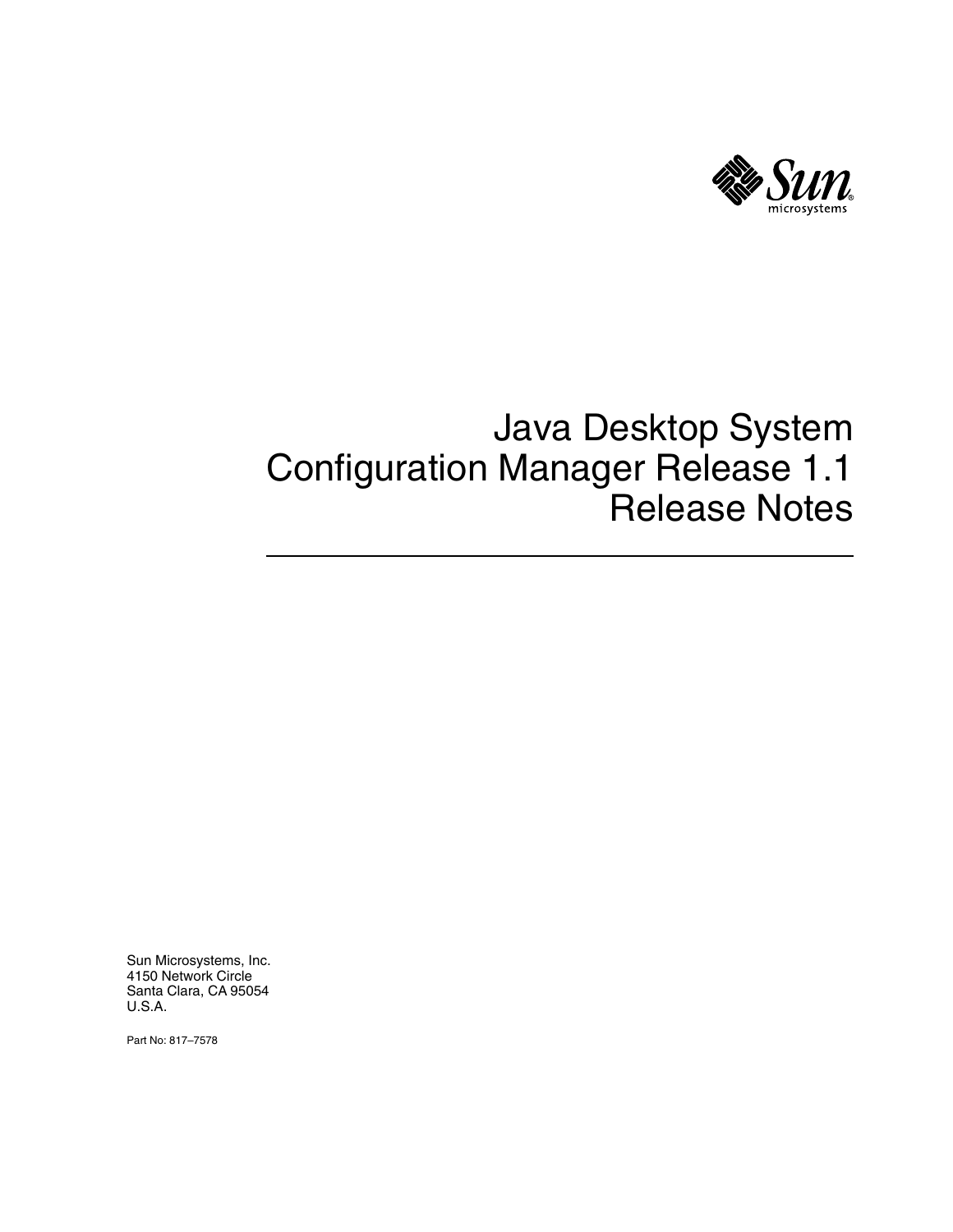Copyright 2004 Sun Microsystems, Inc. 4150 Network Circle, Santa Clara, CA 95054 U.S.A. All rights reserved.

This product or document is protected by copyright and distributed under licenses restricting its use, copying, distribution, and decompilation. No part of this product or document may be reproduced in any form by any means without prior written authorization of Sun and its licensors, if any.<br>Third-party software, including font technology, is copyrighted and licensed

Parts of the product may be derived from Berkeley BSD systems, licensed from the University of California. UNIX is a registered trademark in the U.S. and other countries, exclusively licensed through X/Open Company, Ltd.

Sun, Sun Microsystems, the Sun logo, docs.sun.com, AnswerBook, AnswerBook2, and Solaris are trademarks or registered trademarks of Sun<br>Microsystems, Inc. in the U.S. and other countries. All SPARC trademarks are used under Microsystems, Inc.

The OPEN LOOK and Sun™ Graphical User Interface was developed by Sun Microsystems, Inc. for its users and licensees. Sun acknowledges the pioneering efforts of Xerox in researching and developing the concept of visual or graphical user interfaces for the computer industry. Sun holds a<br>non-exclusive license from Xerox to the Xerox Graphical User Interface, wh and otherwise comply with Sun's written license agreements.

U.S. Government Rights – Commercial software. Government users are subject to the Sun Microsystems, Inc. standard license agreement and applicable provisions of the FAR and its supplements.

DOCUMENTATION IS PROVIDED "AS IS" AND ALL EXPRESS OR IMPLIED CONDITIONS, REPRESENTATIONS AND WARRANTIES,<br>INCLUDING ANY IMPLIED WARRANTY OF MERCHANTABILITY, FITNESS FOR A PARTICULAR PURPOSE OR NON-INFRINGEMENT, ARE<br>DISCLAIM

Copyright 2004 Sun Microsystems, Inc. 4150 Network Circle, Santa Clara, CA 95054 U.S.A. Tous droits réservés.

Ce produit ou document est protégé par un copyright et distribué avec des licences qui en restreignent l'utilisation, la copie, la distribution, et la décompilation. Aucune partie de ce produit ou document ne peut être reproduite sous aucune forme, par quelque moyen que ce soit, sans<br>l'autorisation préalable et écrite de Sun et de ses bailleurs de licence, s'il y en a. L

Des parties de ce produit pourront être dérivées du système Berkeley BSD licenciés par l'Université de Californie. UNIX est une marque déposée aux Etats-Unis et dans d'autres pays et licenciée exclusivement par X/Open Company, Ltd.

Sun, Sun Microsystems, le logo Sun, docs.sun.com, AnswerBook, AnswerBook2, et Solaris sont des marques de fabrique ou des marques déposées, de<br>Sun Microsystems, Inc. aux Etats-Unis et dans d'autres pays. Toutes les marques architecture développée par Sun Microsystems, Inc.

L'interface d'utilisation graphique OPEN LOOK et Sun™a été développée par Sun Microsystems, Inc. pour ses utilisateurs et licenciés. Sun reconnaît<br>les efforts de pionniers de Xerox pour la recherche et le développement du de l'informatique. Sun détient une licence non exclusive de Xerox sur l'interface d'utilisation graphique Xerox, cette licence couvrant également les<br>licenciés de Sun qui mettent en place l'interface d'utilisation graphiqu

CETTE PUBLICATION EST FOURNIE "EN L'ETAT" ET AUCUNE GARANTIE, EXPRESSE OU IMPLICITE, N'EST ACCORDEE, Y COMPRIS DES GARANTIES CONCERNANT LA VALEUR MARCHANDE, L'APTITUDE DE LA PUBLICATION A REPONDRE A UNE UTILISATION<br>PARTICULIERE, OU LE FAIT QU'ELLE NE SOIT PAS CONTREFAISANTE DE PRODUIT DE TIERS. CE DENI DE GARANTIE NE<br>S'APPLIQUERAIT PAS





041217@10536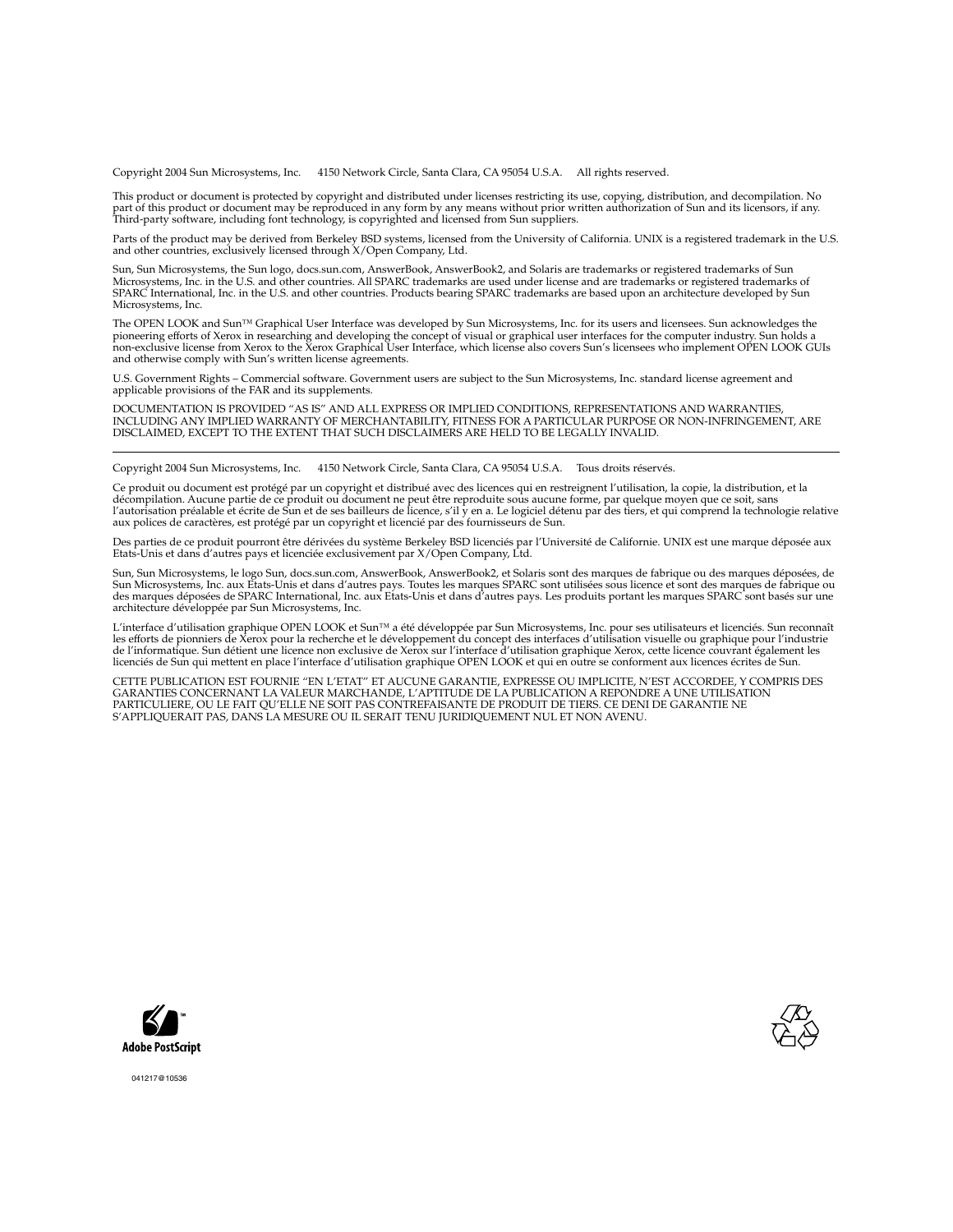## **Contents**

| 1 | Release Notes<br>5                                 |
|---|----------------------------------------------------|
|   | System Requirements<br>5                           |
|   | Installation Notes<br>5                            |
|   | Known Issues<br>6                                  |
|   | Troubleshooting 6                                  |
|   | Sun Java System Directory Server 5.2 Hotfix 1<br>6 |
|   | 7<br>Changes to the Default CLI Bootstrapping File |
|   | 7<br>Implementing SSL Support for the Login Module |
|   | Corrections to the Developer Guide<br>8            |
|   | Documentation<br>8                                 |
|   | Reporting Problems and Providing Feedback<br>9     |
|   |                                                    |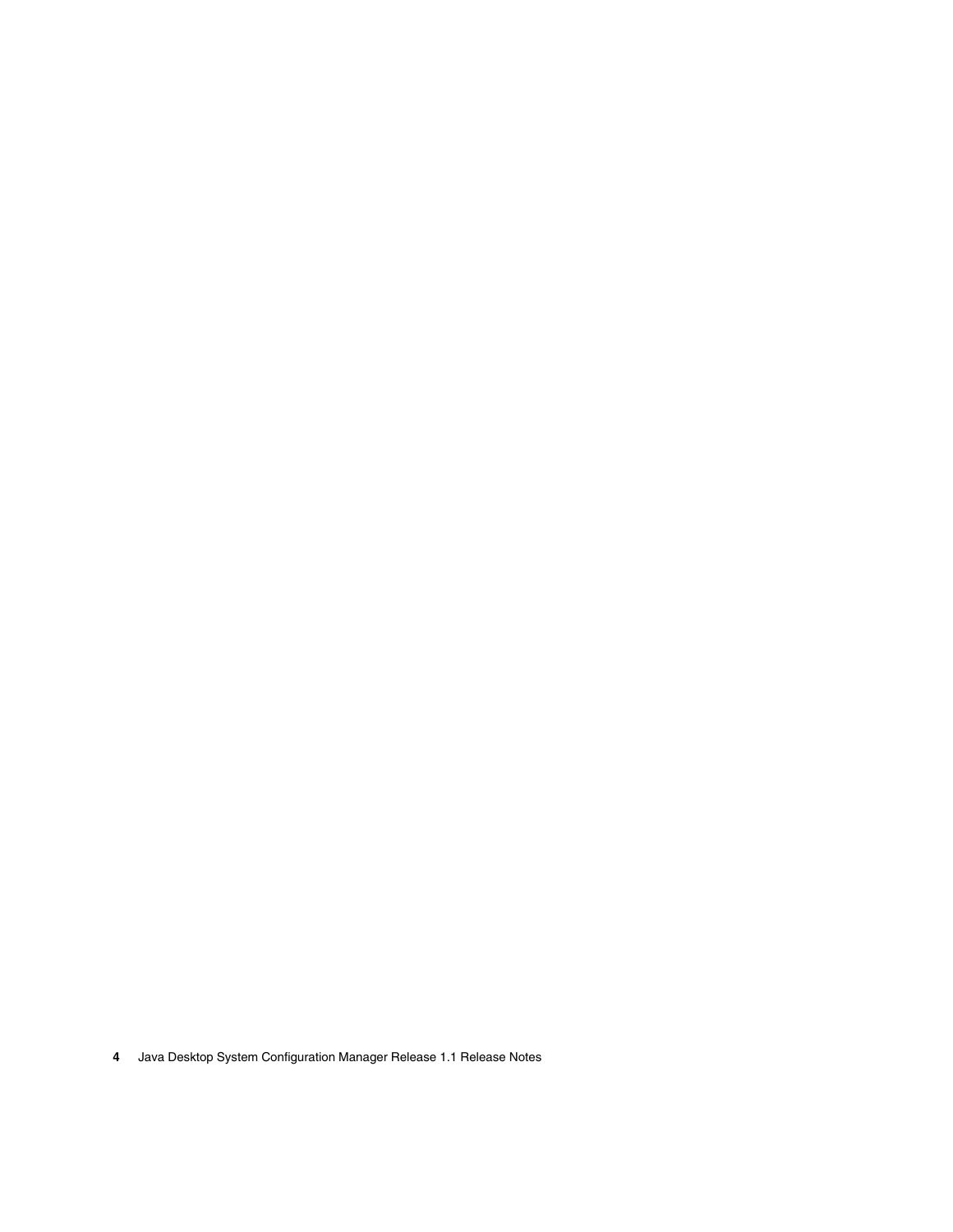#### <span id="page-4-0"></span>CHAPTER **1**

## Release Notes

These release notes contain information about the Java™ Desktop System Configuration Manager, Release 1.1. The notes contain important information available at the time of Release 1.1, including information about known issues and workarounds, technical notes, and pointers to additional resources. Be sure you read this document before you begin using the Java Desktop System Configuration Manager (also known in this document as the Configuration Manager).

## System Requirements

For information about system requirements, see the *Java Desktop System Configuration Manager Release 1.1 Installation Guide*, which can be found at <http://docs.sun.com>.

### Installation Notes

If you need to reinstall the Java Desktop System Configuration Manager, you must first uninstall the Configuration Manager that is already on your system.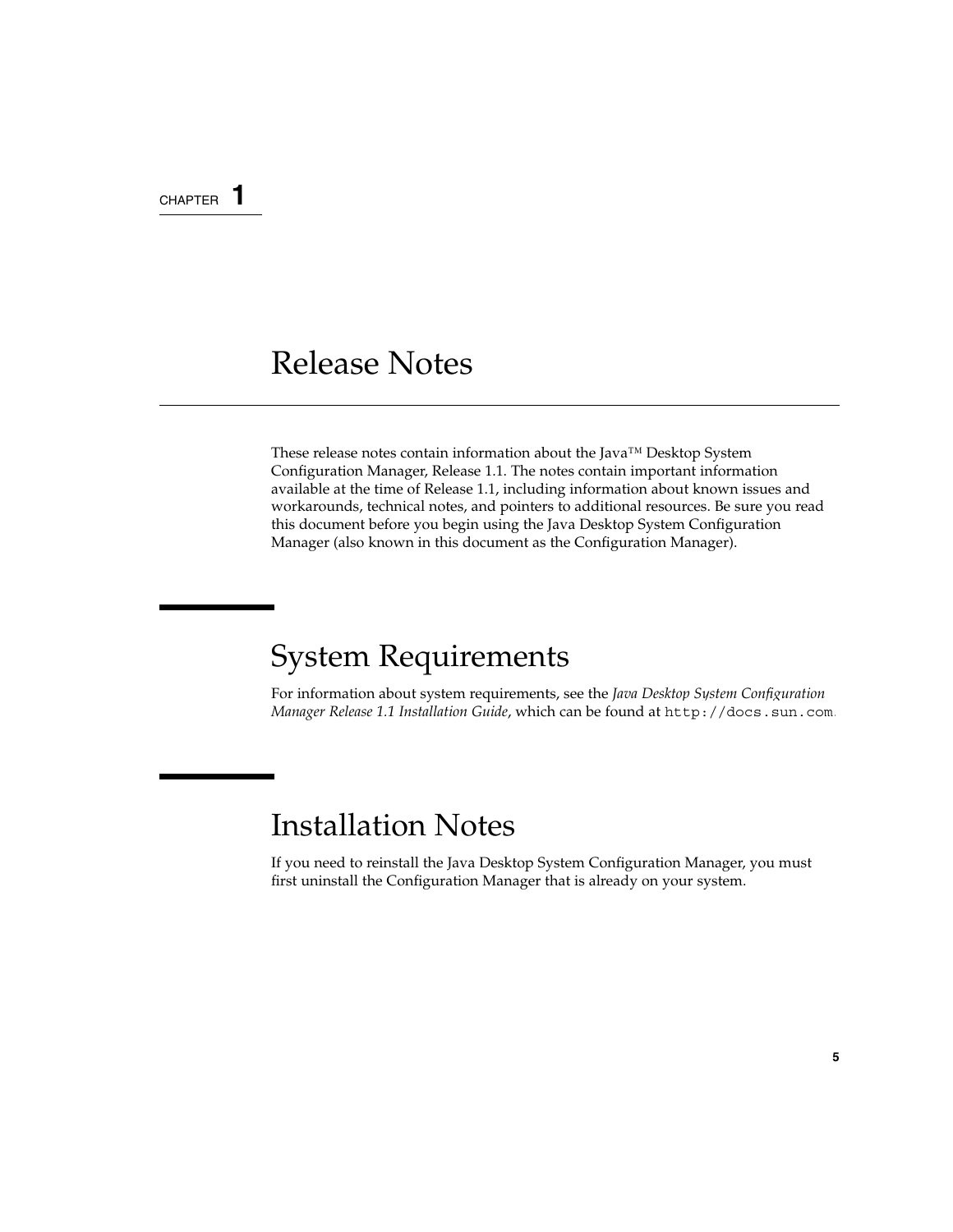## <span id="page-5-0"></span>Known Issues

This list covers some of the known problems with the Java Desktop System Configuration Manager. Read the list before reporting any new bugs.

| Problem ID | Description and Workaround.                                 |
|------------|-------------------------------------------------------------|
| 5004807    | When installing on Red Hat 7.3, the following error occurs: |
|            | bash: /root/.bashrc: Permission denied error                |
|            | The error has no negative impact, and can be ignored.       |

### Troubleshooting

If exceptions are displayed in your HTML pages directly after entering the Configuration Manager from the Java™ Web Console, try the following:

- Clear the cache directory (/usr/share/webconsole/work/Standalone/localhost/apoc/jsp/) where tomcat stores its compiled JSPs.
- Verify that the file policymgr.cfg exists (/usr/share/webconsole/apoc/WEB-INF/).
- Verify that the file policymgr.cfg has correct user rights (read access for noaccess:noaccess).
- Verify that the LDAP data stored in the file policymgr.cfg corresponds to your LDAP server, such as host, port, baseDN, and so on.

#### Sun Java System Directory Server 5.2 Hotfix 1

This patch should be applied to avail of the fix for bug 4903368. Without this fix, if a user chooses to remove five or more policy groups assigned to an entity, then the Configuration Manager will remove all the assigned policy groups from that entity. More importantly, if a user chooses to remove five or more policy groups assigned to the root entity, then not only will all assigned policy groups be removed from that entity, but the Configuration Manager LDAP metaconfiguration data will also be deleted from the Directory Server. The Directory Server cannot then be used by the Configuration Manager until the createServiceTree installation script is run again.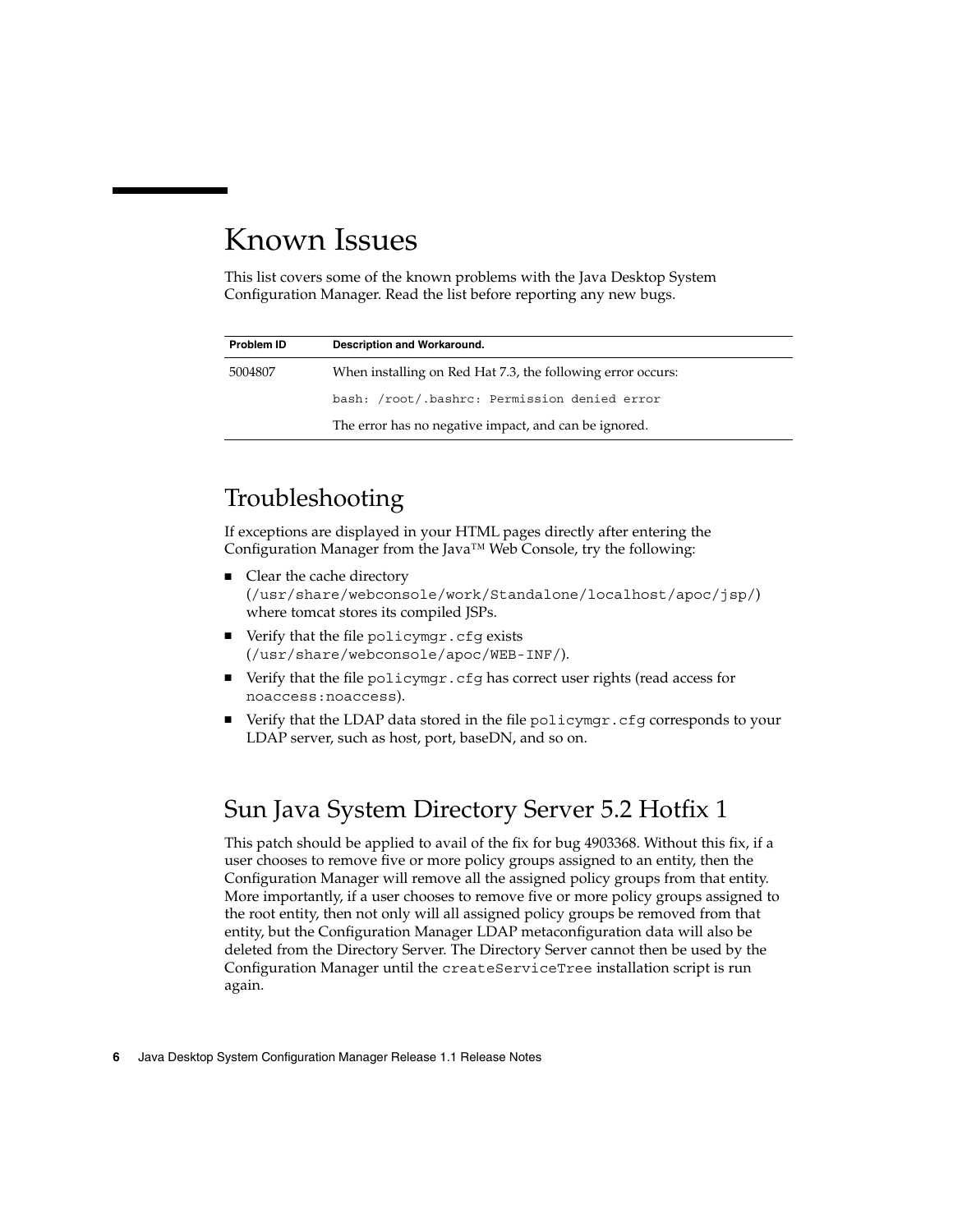#### <span id="page-6-0"></span>Changes to the Default CLI Bootstrapping File

The "Accessing the Bootstrapping Information" in *Java Desktop System Configuration Manager Release 1.1 Administration Guide* section of the *"Accessing the Bootstrapping Information" in Java Desktop System Configuration Manager Release 1.1 Administration Guide* states that a default bootstrapping file called policymgr.cfg is installed at /etc/apoc during the CLI installation. This policymgr.cfg file is no longer installed. Currently, the user can specify a bootstrapping file with the  $-$ -file  $(-f)$ option or specify the other bootstrapping options, such as --base (-b). Otherwise, the CLI defaults to a bootstrapping file that is called pgtool.properties in the user's home directory.

### Implementing SSL Support for the Login Module

To configure SSL communication between the LDAP server (policy backend) and the Configuration Manager you must perform the following steps:

- 1. As a prerequisite, your LDAP server must be configured to support client authentication through SSL. You can find further details in the *Sun ONE Directory Server 5.2 Administration Guide* at <http://docs.sun.com/source/816-6698-10/>.
- 2. Install the LDAP server's certificate, or its CA's certificate, in the Java Web Console's database of trusted certificates:

```
# cd $JAVA_HOME/bin
# ./keytool -import -file server_cert.cer -keystore /etc/opt/webconsole/keystore
```
**Note –** The initial default keystore password is **changeit** . It is important to change this password in the production environment.

3. Run the following script to point the Configuration Manager to your LDAP server:

```
# /usr/share/webconsole/apoc/configure
```
4. Run the smreg command to enable SSL communication for the LDAP login module:

```
# /usr/sbin/smreg add -m -b optional -o
ldap.provider.url="ldaps://<LDAP_SERVER_HOST>:<LDAP_SERVER_PORT>" -o
ldap.provider.authentication=simple -o ldap.baseDN="<LDAP_BASEDN>" -o
ldap.userAttribute="<LDAP_USER_UNIQUE_ATTRIBUTE>" -o
ldap.search.userDN="<LDAP_SEARCH_USER>" -o
ldap.search.password="<LDAP_SEARCH_PASSWORD>"
com.sun.apoc.authentication.LdapLoginModule;
```
Chapter 1 • Release Notes **7**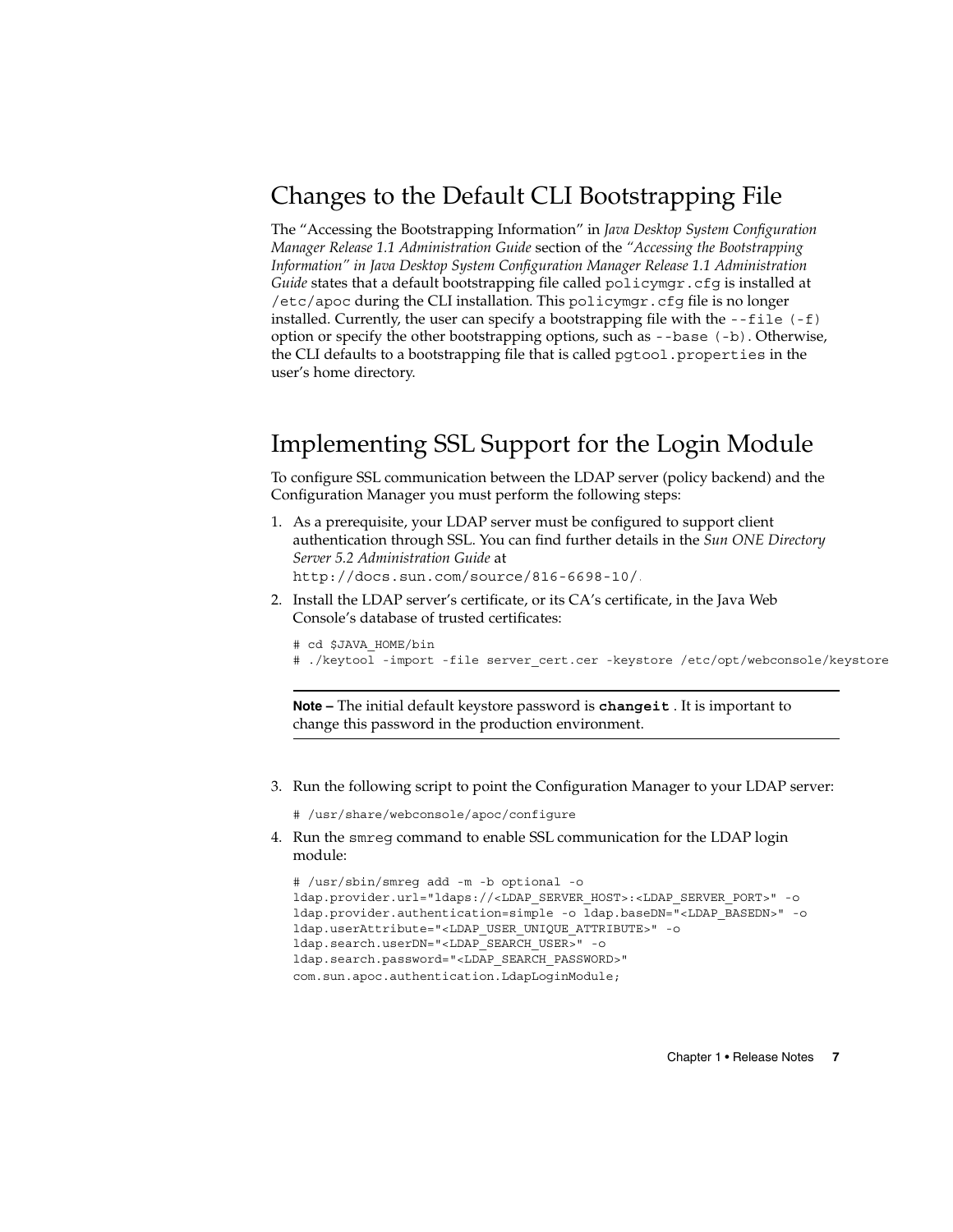<span id="page-7-0"></span>**Note –** The placeholders, such as LDAP\_SERVER\_HOST and LDAP\_SERVER\_PORT, must be replaced by the actual values that you specified during the configuration of the Configuration Manager in step 3. The ldap.search.userDN and ldap.search.password parameters can be omitted if anonymous LDAP access is allowed.

- 5. Restart the Java Web Console:
	- # /usr/sbin/smcwebserver restart

### Corrections to the Developer Guide

The description of the Template DTD given in the Chapter 1, "Configuration Manager Overview," in *Java Desktop System Configuration Manager Release 1.1 Developer Guide* deviates in two ways from the correct definition given in the file policytemplate.dtd.

- The visual element is an optional element, not a mandatory element.
- The apt:listDataPath attribute of the chooser element does not exist. Use apt:dataPath instead.

## Documentation

Java Desktop System Configuration Manager documentation for Release 1.1 is available at  $h_{\text{t}}(t)$  //docs.sun.com. The docs.sun.com<sup>SM</sup> Web site enables you to access Sun technical documentation online. You can browse the docs.sun.com archive or search for a specific book title or subject.

The following table lists the tasks and concepts described in each manual:

| <b>For Information About</b>                                                                                  | See the Following         |
|---------------------------------------------------------------------------------------------------------------|---------------------------|
| Late-breaking information about the software and<br>documentation.                                            | Release Notes             |
| Installing the Configuration Manager and its<br>various components, supported platforms, and<br>environments. | <b>Installation Guide</b> |